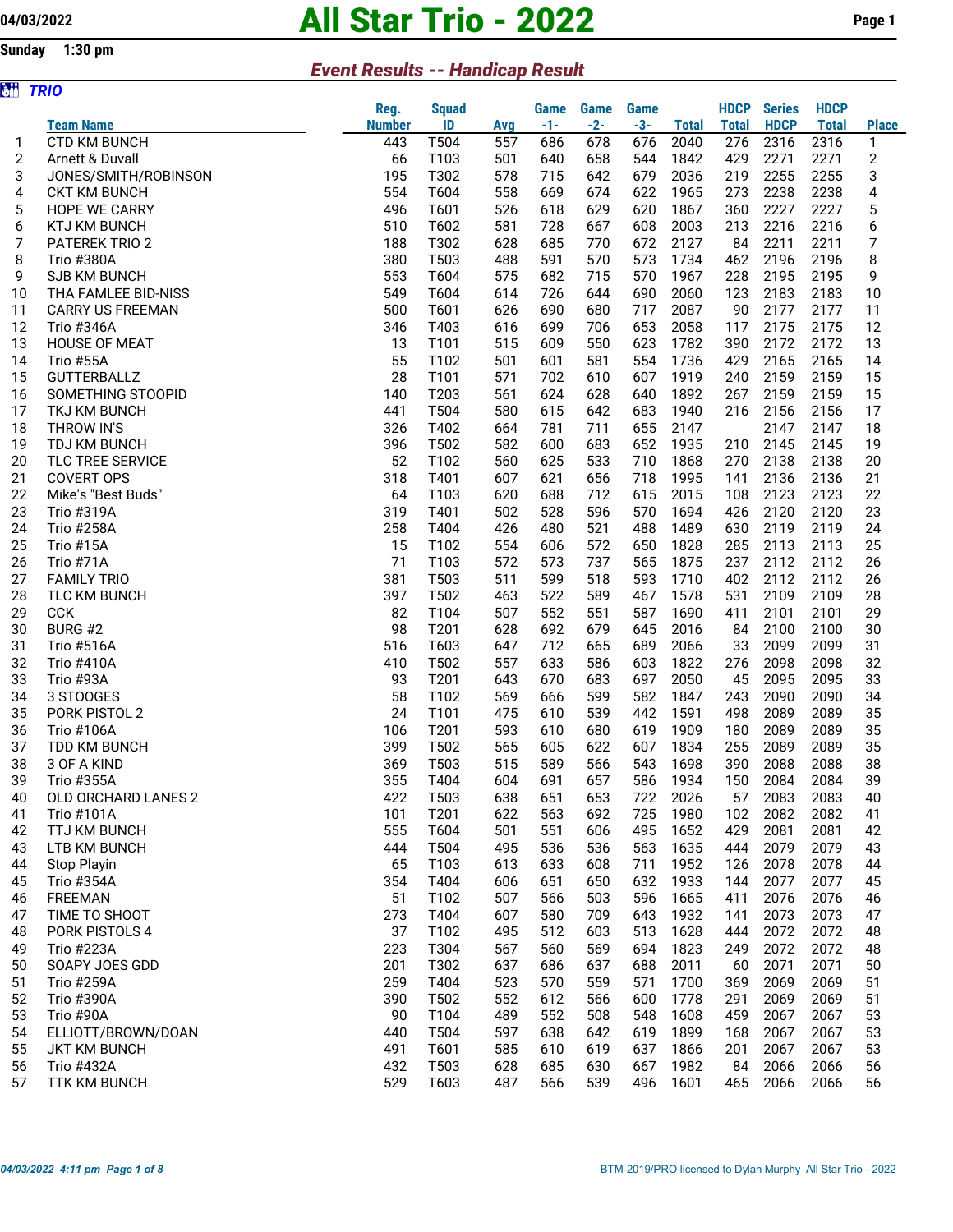04/03/2022 Page 2 All Star Trio - 2022

|     |                             | Reg.          | <b>Squad</b> |     | Game  | Game  | Game  |              | <b>HDCP</b>  | <b>Series</b> | <b>HDCP</b>  |              |
|-----|-----------------------------|---------------|--------------|-----|-------|-------|-------|--------------|--------------|---------------|--------------|--------------|
|     | <b>Team Name</b>            | <b>Number</b> | ID           | Avg | $-1-$ | $-2-$ | $-3-$ | <b>Total</b> | <b>Total</b> | <b>HDCP</b>   | <b>Total</b> | <b>Place</b> |
| 58  | Trio #19A                   | 19            | T101         | 572 | 606   | 601   | 621   | 1828         | 237          | 2065          | 2065         | 58           |
| 59  | Trio #217A                  | 217           | T303         | 595 | 584   | 629   | 675   | 1888         | 174          | 2062          | 2062         | 59           |
| 60  | <b>TJS</b>                  | 143           | T203         | 553 | 558   | 619   | 596   | 1773         | 288          | 2061          | 2061         | 60           |
| 61  | <b>STM KM BUNCH</b>         | 528           | T603         | 563 | 675   | 571   | 554   | 1800         | 261          | 2061          | 2061         | 60           |
| 62  | <b>PIN SMASHERS</b>         | 2             | T101         | 649 | 746   | 687   | 600   | 2033         | 27           | 2060          | 2060         | 62           |
| 63  | <b>Trio #152A</b>           | 152           | T204         | 514 | 538   | 575   | 553   | 1666         | 393          | 2059          | 2059         | 63           |
| 64  | <b>QUICK LIFTS 2</b>        | 507           | T602         | 599 | 623   | 625   | 649   | 1897         | 162          | 2059          | 2059         | 63           |
| 65  | SOAPY JOES GTM              | 89            | T104         | 574 | 632   | 613   | 581   | 1826         | 231          | 2057          | 2057         | 65           |
| 66  | <b>SHIRLEY ARNETT</b>       | 134           | T203         | 484 | 534   | 493   | 556   | 1583         | 474          | 2057          | 2057         | 65           |
| 67  | TOBY #1                     | 16            | T101         | 616 | 626   | 687   | 626   | 1939         | 117          | 2056          | 2056         | 67           |
| 68  | <b>Trio #558A</b>           | 558           | T604         | 552 | 640   | 577   | 548   | 1765         | 291          | 2056          | 2056         | 67           |
| 69  | <b>Trio #167A</b>           | 167           | T301         | 477 | 512   | 506   | 546   | 1564         | 492          | 2056          | 2056         | 67           |
| 70  | <b>BACK BROAKERS</b>        | 468           | T601         | 600 | 580   | 721   | 590   | 1891         | 162          | 2053          | 2053         | 70           |
| 71  | <b>Trio #452A</b>           | 452           | T504         | 580 | 583   | 620   | 633   | 1836         | 216          | 2052          | 2052         | 71           |
| 72  | <b>PATEREK TRIO</b>         | 170           | T301         | 597 | 613   | 576   | 693   | 1882         | 168          | 2050          | 2050         | 72           |
| 73  | PAVY'S PRO SHOP 2           | 536           | T603         | 554 | 564   | 597   | 604   | 1765         | 285          | 2050          | 2050         | 72           |
| 74  | <b>CHICKEN MAFIA</b>        | 92            | T201         | 570 | 552   | 624   | 630   | 1806         | 243          | 2049          | 2049         | 74           |
| 75  | YO DADDY ROBERTO            | 131           | T204         | 593 | 626   | 571   | 672   | 1869         | 180          | 2049          | 2049         | 74           |
| 76  | <b>TERRY RUDE SR</b>        | 295           | T402         | 582 | 607   | 587   | 644   | 1838         | 210          | 2048          | 2048         | 76           |
| 77  | <b>SCOTTSBURG LANES 1</b>   | 493           | T601         | 626 | 621   | 701   | 635   | 1957         | 90           | 2047          | 2047         | 77           |
| 78  | OLD ORCHARD LANES 1         | 421           | T503         | 643 | 659   | 669   | 673   | 2001         | 45           | 2046          | 2046         | 78           |
| 79  | 2 RAKES AND A HOE           | 57            | T102         | 627 | 660   | 667   | 631   | 1958         | 87           | 2045          | 2045         | 79           |
| 80  | <b>ED SIDES</b>             | 139           | T203         | 516 | 610   | 530   | 517   | 1657         | 387          | 2044          | 2044         | 80           |
| 81  | Trio #17A                   | 17            | T101         | 572 | 601   | 624   | 580   | 1805         | 237          | 2042          | 2042         | 81           |
| 82  | Trio #230A                  | 230           | T304         | 523 | 522   | 571   | 580   | 1673         | 369          | 2042          | 2042         | 81           |
| 83  | Trio #56A                   | 56            | T102         | 546 | 659   | 515   | 555   | 1729         | 306          | 2035          | 2035         | 83           |
| 84  | <b>TEAM TANZYUS</b>         | 304           | T504         | 537 | 583   | 498   | 623   | 1704         | 330          | 2034          | 2034         | 84           |
| 85  | Trio #123A                  | 123           | T202         | 524 | 545   | 547   | 575   | 1667         | 366          | 2033          | 2033         | 85           |
| 86  | <b>TJB KM BUNCH</b>         | 224           | T304         | 510 | 548   | 523   | 557   | 1628         | 405          | 2033          | 2033         | 85           |
| 87  | <b>CTF KM BUNCH</b>         | 392           | T501         | 597 | 581   | 652   | 629   | 1862         | 168          | 2030          | 2030         | 87           |
| 88  | <b>JVA'S TRIPLE THREAT</b>  | 464           | T601         | 519 | 506   | 572   | 574   | 1652         | 378          | 2030          | 2030         | 87           |
| 89  | <b>BOB HILLERICH</b>        | 130           | T204         | 653 | 687   | 727   | 597   | 2011         | 18           | 2029          | 2029         | 89           |
| 90  | DESMOND JORDAN              | 350           | T403         | 634 | 650   | 583   | 727   | 1960         | 69           | 2029          | 2029         | 89           |
| 91  | <b>NERDS</b>                | 547           | T604         | 615 | 648   | 618   | 643   | 1909         | 120          | 2029          | 2029         | 89           |
| 92  | THE HASBEENS                | 290           | T404         | 589 | 578   | 670   | 591   | 1839         | 189          | 2028          | 2028         | 92           |
| 93  | <b>Trio #561A</b>           | 561           | T604         | 646 | 685   | 640   | 667   | 1992         | 36           | 2028          | 2028         | 92           |
| 94  | Trio #261A                  | 261           | T404         | 577 | 646   | 554   | 604   | 1804         | 222          | 2026          | 2026         | 94           |
| 95  | <b>DAVID CASTEEL</b>        | 220           | T304         | 623 | 685   | 624   | 617   | 1926         | 99           | 2025          | 2025         | 95           |
| 96  | <b>BRO'S AND SIS</b>        | 153           | T204         | 633 | 652   | 649   | 649   | 1950         | 72           | 2022          | 2022         | 96           |
| 97  | TOBY 4                      | 41            | T102         | 599 | 578   | 630   | 651   | 1859         | 162          | 2021          | 2021         | 97           |
| 98  | FREEMAN 23                  | 112           | T201         | 659 | 684   | 704   | 633   | 2021         |              | 2021          | 2021         | 97           |
| 99  | Trio #279A                  | 279           | T404         | 634 | 702   | 601   | 648   | 1951         | 69           | 2020          | 2020         | 99           |
| 100 | <b>FABULOUS LADIES 2</b>    | 358           | T503         | 392 | 394   | 472   | 434   | 1300         | 720          | 2020          | 2020         | 99           |
| 101 | PAVY'S PRO SHOP 1           | 535           | T603         | 560 | 540   | 621   | 587   | 1748         | 270          | 2018          | 2018         | 101          |
| 102 | <b>EASTOWN RECREATION 1</b> | 388           | T501         | 593 | 564   | 614   | 658   | 1836         | 180          | 2016          | 2016         | 102          |
| 103 | OLD ORCHARD LANES 10        | 430           | T503         | 582 | 607   | 592   | 606   | 1805         | 210          | 2015          | 2015         | 103          |
| 104 | <b>BOBBY RICE</b>           | 155           | T301         | 625 | 608   | 642   | 671   | 1921         | 93           | 2014          | 2014         | 104          |
| 105 | Trio #68A                   | 68            | T103         | 580 | 564   | 665   | 568   | 1797         | 216          | 2013          | 2013         | 105          |
| 106 | Trio #267A                  | 267           | T404         | 596 | 647   | 561   | 633   | 1841         | 171          | 2012          | 2012         | 106          |
| 107 | <b>FEDEX BOYS</b>           | 43            | T102         | 599 | 571   | 610   | 668   | 1849         | 162          | 2011          | 2011         | 107          |
| 108 | <b>FABULOUS LADIES 4</b>    | 360           | T503         | 405 | 476   | 429   | 419   | 1324         | 687          | 2011          | 2011         | 107          |
| 109 | Trio #159A                  | 159           | T301         | 518 | 522   | 554   | 554   | 1630         | 381          | 2011          | 2011         | 107          |
| 110 | <b>GOSHEN LANES</b>         | 495           | T601         | 593 | 579   | 644   | 607   | 1830         | 180          | 2010          | 2010         | 110          |
| 111 | <b>KTJ BUNCH</b>            | 191           | T302         | 481 | 504   | 539   | 483   | 1526         | 483          | 2009          | 2009         | 111          |
| 112 | Trio #506A                  | 506           | T602         | 609 | 613   | 630   | 630   | 1873         | 135          | 2008          | 2008         | 112          |
| 113 | TKS KM BUNCH                | 490           | T601         | 518 | 515   | 640   | 472   | 1627         | 381          | 2008          | 2008         | 112          |
| 114 | T'S CREW 2                  | 146           | T204         | 593 | 616   | 606   | 605   | 1827         | 180          | 2007          | 2007         | 114          |
| 115 | 2 STUDS AND A DUD           | 29            | T101         | 625 | 661   | 604   | 648   | 1913         | 93           | 2006          | 2006         | 115          |
| 116 | <b>RDP</b>                  | 136           | T203         | 660 | 680   | 705   | 620   | 2005         |              | 2005          | 2005         | 116          |
| 117 | <b>OLD ORCHARD LANES 9</b>  | 429           | T503         | 554 | 554   | 565   | 601   | 1720         | 285          | 2005          | 2005         | 116          |
| 118 | HOLY SH?T                   | 533           | T603         | 630 | 662   | 646   | 616   | 1924         | 81           | 2005          | 2005         | 116          |
| 119 | MOSIER CONCRETE             | 486           | T601         | 561 | 548   | 590   | 599   | 1737         | 267          | 2004          | 2004         | 119          |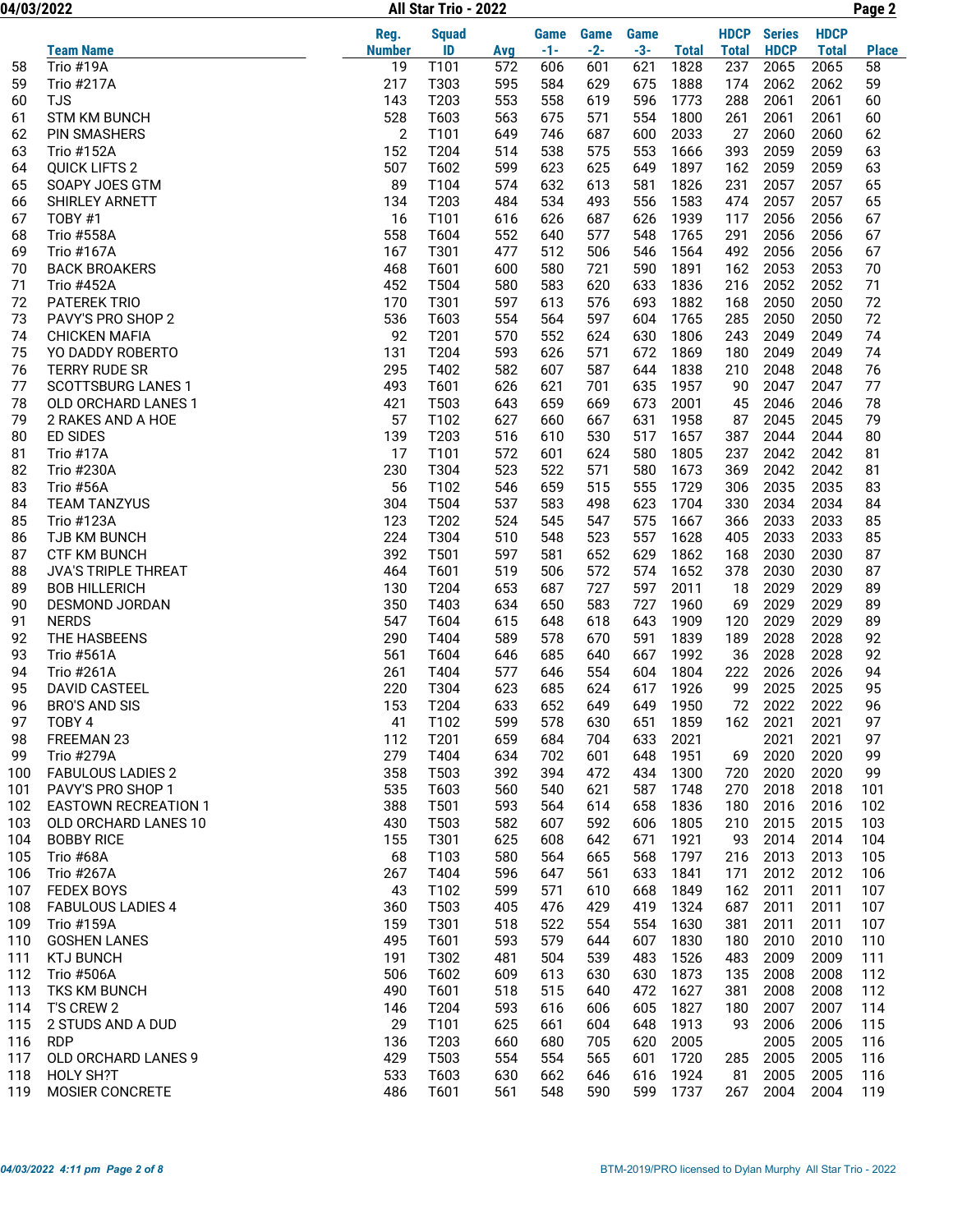04/03/2022 Page 3 All Star Trio - 2022

|     |                           | Reg.          | <b>Squad</b> |     | <b>Game</b> | Game  | <b>Game</b> |              | <b>HDCP</b>  | <b>Series</b> | <b>HDCP</b>  |              |
|-----|---------------------------|---------------|--------------|-----|-------------|-------|-------------|--------------|--------------|---------------|--------------|--------------|
|     | <b>Team Name</b>          | <b>Number</b> | ID           | Avg | $-1-$       | $-2-$ | $-3-$       | <b>Total</b> | <b>Total</b> | <b>HDCP</b>   | <b>Total</b> | <b>Place</b> |
| 120 | PORK PISTOL 1             | 25            | T101         | 536 | 580         | 542   | 548         | 1670         | 333          | 2003          | 2003         | 120          |
| 121 | <b>PERVES</b>             | 3             | T101         | 632 | 605         | 638   | 685         | 1928         | 75           | 2003          | 2003         | 120          |
| 122 | <b>JBJ KM BUNCH</b>       | 442           | T504         | 590 | 576         | 660   | 578         | 1814         | 189          | 2003          | 2003         | 120          |
| 123 | <b>Trio #107A</b>         | 107           | T201         | 456 | 426         | 531   | 496         | 1453         | 549          | 2002          | 2002         | 123          |
| 124 | <b>Trio #108A</b>         | 108           | T201         | 495 | 469         | 548   | 540         | 1557         | 444          | 2001          | 2001         | 124          |
| 125 | <b>Trio #505A</b>         | 505           | T602         | 611 | 646         | 662   | 560         | 1868         | 132          | 2000          | 2000         | 125          |
| 126 | Trio #70A                 | 70            | T103         | 587 | 595         | 574   | 635         | 1804         | 195          | 1999          | 1999         | 126          |
| 127 | SOAPY JOES DTG            | 216           | T303         | 580 | 517         | 601   | 665         | 1783         | 216          | 1999          | 1999         | 126          |
| 128 | <b>TTB BUNCH</b>          | 192           | T302         | 561 | 613         | 561   | 558         | 1732         | 267          | 1999          | 1999         | 126          |
| 129 | Trio #384A                | 384           | T503         | 551 | 566         | 552   | 587         | 1705         | 294          | 1999          | 1999         | 126          |
| 130 | KJJ KM BUNCH              | 394           | T501         | 565 | 589         | 611   | 543         | 1743         | 255          | 1998          | 1998         | 130          |
| 131 | JTD KM BUNCH              | 433           | T503         | 551 | 548         | 551   | 605         | 1704         | 294          | 1998          | 1998         | 130          |
| 132 | Z BUCKEYES AND A HOOSI    | 435           | T503         | 545 | 490         | 583   | 616         | 1689         | 309          | 1998          | 1998         | 130          |
| 133 | <b>JBT</b>                | 47            | T102         | 660 | 676         | 673   | 648         | 1997         |              | 1997          | 1997         | 133          |
| 134 | <b>Trio #520A</b>         | 520           | T603         | 613 | 632         | 665   | 573         | 1870         | 126          | 1996          | 1996         | 134          |
| 135 | <b>Trio #254A</b>         | 254           | T404         | 634 | 611         | 656   | 658         | 1925         | 69           | 1994          | 1994         | 135          |
| 136 | BROWN/HILLERS/WAGNER      | 519           | T603         | 616 | 645         | 630   | 601         | 1876         | 117          | 1993          | 1993         | 136          |
| 137 | Trio #308A                | 308           | T401         | 561 | 534         | 563   | 627         | 1724         | 267          | 1991          | 1991         | 137          |
| 138 | OLD ORCHARD LANES 11      | 431           | T503         | 505 | 608         | 475   | 490         | 1573         | 417          | 1990          | 1990         | 138          |
| 139 | ME AND THE KIDS           | 218           | T303         | 499 | 560         | 550   | 447         | 1557         | 432          | 1989          | 1989         | 139          |
| 140 | Trio #67A                 | 67            | T103         | 579 | 619         | 574   | 579         | 1772         | 216          | 1988          | 1988         | 140          |
| 141 | DRE,CARL,HITTMAN          | 174           | T301         | 514 | 531         | 484   | 578         | 1593         | 393          | 1986          | 1986         | 141          |
| 142 | <b>BDM</b>                | 245           | T404         | 559 | 491         | 638   | 586         | 1715         | 270          | 1985          | 1985         | 142          |
| 143 | <b>REGION RATS</b>        | 187           | T302         | 522 | 520         | 539   | 554         | 1613         | 372          | 1985          | 1985         | 142          |
| 144 | <b>SCOTTSBURG LANES 3</b> | 504           | T602         | 589 | 629         | 565   | 602         | 1796         | 189          | 1985          | 1985         | 142          |
| 145 | Trio #356A                | 356           | T404         | 646 | 655         | 725   | 567         | 1947         | 36           | 1983          | 1983         | 145          |
| 146 | Trio #389A                | 389           | T502         | 651 | 636         | 717   | 606         | 1959         | 24           | 1983          | 1983         | 145          |
| 147 | <b>TRIPLE THREAT 1</b>    | 474           | T601         | 519 | 480         | 613   | 512         | 1605         | 378          | 1983          | 1983         | 145          |
| 148 | <b>TEAM GABHART</b>       | 8             | T101         | 624 | 661         | 649   | 576         | 1886         | 96           | 1982          | 1982         | 148          |
| 149 | <b>TEAM SMITTY</b>        | 46            | T102         | 641 | 635         | 636   | 660         | 1931         | 51           | 1982          | 1982         | 148          |
| 150 | <b>LET'S ROLL</b>         | 481           | T601         | 549 | 580         | 590   | 515         | 1685         | 297          | 1982          | 1982         | 148          |
| 151 | <b>Trio #461A</b>         | 461           | T504         | 544 | 527         | 567   | 573         | 1667         | 312          | 1979          | 1979         | 151          |
| 152 | <b>LASER FAB</b>          | 100           | T201         | 652 | 628         | 679   | 650         | 1957         | 21           | 1978          | 1978         | 152          |
| 153 | <b>TERRY RUDE</b>         | 119           | T202         | 593 | 598         | 596   | 604         | 1798         | 180          | 1978          | 1978         | 152          |
| 154 | Trio #285A                | 285           | T403         | 611 | 641         | 590   | 615         | 1846         | 132          | 1978          | 1978         | 152          |
| 155 | Trio #53A                 | 53            | T102         | 510 | 540         | 476   | 554         | 1570         | 405          | 1975          | 1975         | 155          |
| 156 | FEHR CALHOUN (RON)        | 552           | T604         | 610 | 572         | 619   | 649         | 1840         | 135          | 1975          | 1975         | 155          |
| 157 | YOUNG GUNS                | 382           | T503         | 507 | 484         | 522   | 557         | 1563         | 411          | 1974          | 1974         | 157          |
| 158 | OLD ORCHARD LANES 6       | 426           | T503         | 549 | 507         | 629   | 541         | 1677         | 297          | 1974          | 1974         | 157          |
|     | 159 YMI 2                 | 385           | T501         | 515 | 503         | 553   | 527         | 1583         |              | 390 1973      | 1973         | 159          |
| 160 | <b>MARCUM</b>             | 144           | T203         | 439 | 487         | 426   | 465         | 1378         | 594          | 1972          | 1972         | 160          |
| 161 | Trio #149A                | 149           | T204         | 516 | 553         | 531   | 501         | 1585         | 387          | 1972          | 1972         | 160          |
| 162 | Trio #203A                | 203           | T303         | 603 | 602         | 578   | 638         | 1818         | 153          | 1971          | 1971         | 162          |
| 163 | Trio #292A                | 292           | T404         | 530 | 519         | 523   | 576         | 1618         | 351          | 1969          | 1969         | 163          |
| 164 | TO DA BAR                 | 253           | T404         | 619 | 658         | 649   | 552         | 1859         | 108          | 1967          | 1967         | 164          |
| 165 | TJJ KM BUNCH              | 434           | T503         | 612 | 605         | 659   | 574         | 1838         | 129          | 1967          | 1967         | 164          |
| 166 | TKJ KM BUNCH              | 509           | T602         | 522 | 537         | 555   | 503         | 1595         | 372          | 1967          | 1967         | 164          |
| 167 | <b>JMA</b>                | 117           | T202         | 488 | 474         | 567   | 463         | 1504         | 462          | 1966          | 1966         | 167          |
| 168 | T'S CREW 1                | 135           | T203         | 618 | 615         | 585   | 653         | 1853         | 111          | 1964          | 1964         | 168          |
| 169 | Trio #88A                 | 88            | T104         | 536 | 487         | 606   | 537         | 1630         | 333          | 1963          | 1963         | 169          |
| 170 | <b>GO GET IT</b>          | 263           | T403         | 506 | 519         | 516   | 514         | 1549         | 414          | 1963          | 1963         | 169          |
| 171 | <b>JMJ KM BUNCH</b>       | 398           | T502         | 592 | 664         | 552   | 564         | 1780         | 183          | 1963          | 1963         | 169          |
| 172 | <b>QUICK LIFTS 3</b>      | 531           | T603         | 635 | 705         | 589   | 603         | 1897         | 66           | 1963          | 1963         | 169          |
| 173 | THREE THE HARD WAY        | 256           | T404         | 500 | 478         | 548   | 504         | 1530         | 432          | 1962          | 1962         | 173          |
| 174 | SUBURBAN LANES            | 438           | T503         | 580 | 562         | 706   | 477         | 1745         | 216          | 1961          | 1961         | 174          |
| 175 | FEHR CALHOUN (TONY)       | 526           | T603         | 644 | 605         | 756   | 557         | 1918         | 42           | 1960          | 1960         | 175          |
| 176 | Trio #251A                | 251           | T404         | 577 | 647         | 516   | 574         | 1737         | 222          | 1959          | 1959         | 176          |
| 177 | QL                        | 84            | T104         | 529 | 475         | 515   | 617         | 1607         | 351          | 1958          | 1958         | 177          |
| 178 | <b>STROKIN</b>            | 265           | T403         | 652 | 676         | 591   | 670         | 1937         | 21           | 1958          | 1958         | 177          |
| 179 | <b>Trio #168A</b>         | 168           | T301         | 565 | 542         | 580   | 581         | 1703         | 255          | 1958          | 1958         | 177          |
| 180 | <b>BOBBY RICE</b>         | 189           | T302         | 644 | 657         | 711   | 547         | 1915         | 42           | 1957          | 1957         | 180          |
| 181 | <b>LAST MINUTE</b>        | 447           | T504         | 518 | 617         | 493   | 466         | 1576         | 381          | 1957          | 1957         | 180          |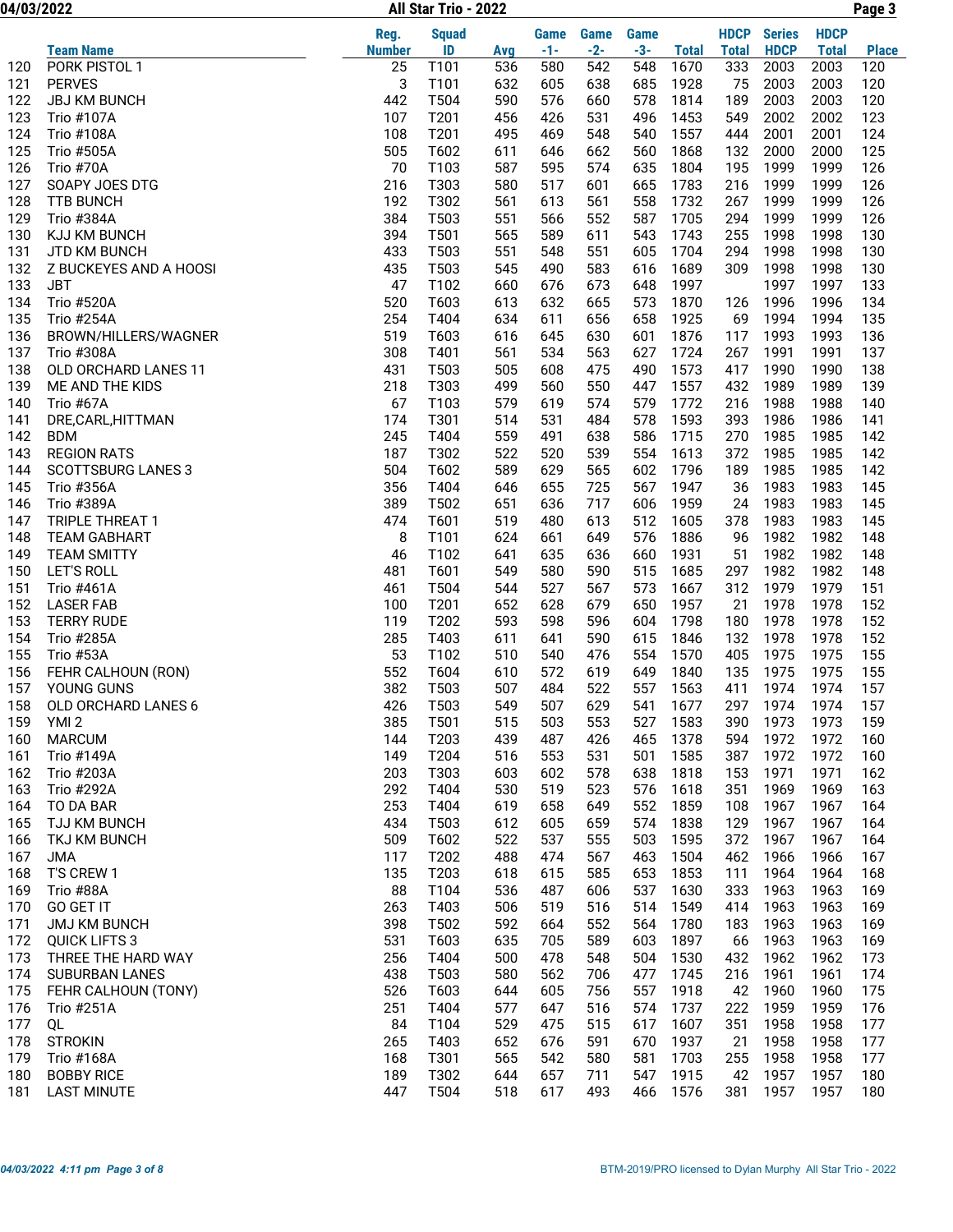04/03/2022 Page 4 All Star Trio - 2022

|     |                           | Reg.          | <b>Squad</b> |     | <b>Game</b> | Game  | Game  |              | <b>HDCP</b>  | <b>Series</b> | <b>HDCP</b>  |              |
|-----|---------------------------|---------------|--------------|-----|-------------|-------|-------|--------------|--------------|---------------|--------------|--------------|
|     | <b>Team Name</b>          | <b>Number</b> | ID           | Avg | $-1-$       | $-2-$ | $-3-$ | <b>Total</b> | <b>Total</b> | <b>HDCP</b>   | <b>Total</b> | <b>Place</b> |
| 182 | Trio #79A                 | 79            | T104         | 629 | 586         | 632   | 657   | 1875         | 81           | 1956          | 1956         | 182          |
| 183 | Trio #83A                 | 83            | T104         | 582 | 598         | 573   | 575   | 1746         | 210          | 1956          | 1956         | 182          |
| 184 | <b>Trio #560A</b>         | 560           | T604         | 629 | 630         | 618   | 627   | 1875         | 81           | 1956          | 1956         | 182          |
| 185 | Trio #48A                 | 48            | T102         | 651 | 670         | 657   | 604   | 1931         | 24           | 1955          | 1955         | 185          |
| 186 | <b>GLOVER</b>             | 95            | T201         | 611 | 575         | 637   | 611   | 1823         | 132          | 1955          | 1955         | 185          |
| 187 | <b>BRACKET BUSTERS</b>    | 154           | T301         | 590 | 519         | 619   | 628   | 1766         | 189          | 1955          | 1955         | 185          |
| 188 | Trio #61A                 | 61            | T103         | 622 | 608         | 621   | 623   | 1852         | 102          | 1954          | 1954         | 188          |
| 189 | <b>SCOTTSBURG LANES 2</b> | 492           | T601         | 572 | 551         | 617   | 549   | 1717         | 237          | 1954          | 1954         | 188          |
| 190 | <b>Trio #150A</b>         | 150           | T204         | 574 | 613         | 538   | 571   | 1722         | 231          | 1953          | 1953         | 190          |
| 191 | <b>BILL JONES</b>         | 294           | T401         | 601 | 551         | 632   | 611   | 1794         | 159          | 1953          | 1953         | 190          |
| 192 | <b>Trio #266A</b>         | 266           | T404         | 606 | 579         | 557   | 673   | 1809         | 144          | 1953          | 1953         | 190          |
| 193 | Trio #122A                | 122           | T202         | 611 | 619         | 572   | 629   | 1820         | 132          | 1952          | 1952         | 193          |
| 194 | Trio #287A                | 287           | T403         | 620 | 645         | 659   | 540   | 1844         | 108          | 1952          | 1952         | 193          |
| 195 | <b>KAOS</b>               | 484           | T601         | 591 | 574         | 535   | 656   | 1765         | 186          | 1951          | 1951         | 195          |
| 196 | NEW SHERRIFF IN TOWN      | 274           | T404         | 538 | 536         | 522   | 565   | 1623         | 327          | 1950          | 1950         | 196          |
| 197 | <b>FABULOUS MIXED 2</b>   | 366           | T503         | 472 | 469         | 466   | 508   | 1443         | 507          | 1950          | 1950         | 196          |
| 198 | <b>HGR</b>                | 206           | T304         | 637 | 600         | 598   | 691   | 1889         | 60           | 1949          | 1949         | 198          |
| 199 | Trio #142A                | 142           | T203         | 642 | 679         | 632   | 589   | 1900         | 48           | 1948          | 1948         | 199          |
| 200 | <b>Trio #238A</b>         | 238           | T304         | 638 | 587         | 584   | 720   | 1891         | 57           | 1948          | 1948         | 199          |
| 201 | <b>BARONS</b>             | 420           | T503         | 548 | 554         | 518   | 576   | 1648         | 300          | 1948          | 1948         | 199          |
| 202 | <b>WHO CARES</b>          | 73            | T103         | 595 | 556         | 615   | 600   | 1771         | 174          | 1945          | 1945         | 202          |
| 203 | PORK PISTOL 3             | 38            | T102         | 516 | 525         | 491   | 541   | 1557         | 387          | 1944          | 1944         | 203          |
| 204 | <b>MAKE IT HAPPEN</b>     | 244           | T404         | 517 | 469         | 496   | 595   | 1560         | 384          | 1944          | 1944         | 203          |
| 205 | <b>Trio #523A</b>         | 523           | T603         | 607 | 591         | 617   | 595   | 1803         | 141          | 1944          | 1944         | 203          |
| 206 | <b>PBK</b>                | 473           | T601         | 547 | 567         | 522   | 552   | 1641         | 303          | 1944          | 1944         | 203          |
| 207 | <b>HARD DIXON CIDER</b>   | 23            | T101         | 654 | 639         | 707   | 582   | 1928         | 15           | 1943          | 1943         | 207          |
| 208 | OLD ORCHARD LANES 7       | 427           | T503         | 564 | 599         | 524   | 562   | 1685         | 258          | 1943          | 1943         | 207          |
| 209 | <b>DEAD MONEY</b>         | 534           | T603         | 600 | 570         | 575   | 635   | 1780         | 162          | 1942          | 1942         | 209          |
| 210 | Trio #26A                 | 26            | T101         | 567 | 598         | 525   | 569   | 1692         | 249          | 1941          | 1941         | 210          |
| 211 | <b>FABULOUS LADIES 7</b>  | 363           | T503         | 494 | 464         | 550   | 480   | 1494         | 447          | 1941          | 1941         | 210          |
| 212 | <b>HANDICAPS RUS</b>      | 221           | T304         | 549 | 484         | 639   | 520   | 1643         | 297          | 1940          | 1940         | 212          |
| 213 | <b>Trio #114A</b>         | 114           | T202         | 620 | 642         | 622   | 567   | 1831         | 108          | 1939          | 1939         | 213          |
| 214 | <b>MIXED NUTS</b>         | 546           | T604         | 617 | 589         | 627   | 608   | 1824         | 114          | 1938          | 1938         | 214          |
| 215 | <b>Trio #145A</b>         | 145           | T203         | 574 | 570         | 518   | 618   | 1706         | 231          | 1937          | 1937         | 215          |
| 216 | Trio #128A                | 128           | T204         | 636 | 602         | 623   | 649   | 1874         | 63           | 1937          | 1937         | 215          |
| 217 | THE FIRM                  | 257           | T404         | 602 | 552         | 607   | 622   | 1781         | 156          | 1937          | 1937         | 215          |
| 218 | <b>JOSH GREGORY</b>       | 196           | T302         | 558 | 524         | 551   | 589   | 1664         | 273          | 1937          | 1937         | 215          |
| 219 | <b>BIRTHING EM</b>        | 179           | T301         | 604 | 587         | 579   | 621   | 1787         | 150          | 1937          | 1937         | 215          |
| 220 | SANFORD X 2 GLOVER        | 439           | T504         | 544 | 526         | 573   | 526   | 1625         | 312          | 1937          | 1937         | 215          |
| 221 | <b>IDFK</b>               | 27            | T101         | 624 | 564         | 659   |       | 617 1840     |              | 96 1936       | 1936         | 221          |
| 222 | TEAM GZO                  | 102           | T201         | 586 | 623         | 595   | 519   | 1737         | 198          | 1935          | 1935         | 222          |
| 223 | <b>TOBY LAWSON</b>        | 99            | T201         | 620 | 637         | 567   | 622   | 1826         | 108          | 1934          | 1934         | 223          |
| 224 | VON COWPER                | 160           | T301         | 534 | 522         | 576   | 497   | 1595         | 339          | 1934          | 1934         | 223          |
| 225 | <b>FOS</b>                | 270           | T404         | 543 | 558         | 576   | 484   | 1618         | 315          | 1933          | 1933         | 225          |
| 226 | OLD ORCHARD LANES 4       | 424           | T503         | 583 | 538         | 613   | 575   | 1726         | 207          | 1933          | 1933         | 225          |
| 227 | <b>MTK KM BUNCH</b>       | 556           | T604         | 535 | 506         | 501   | 590   | 1597         | 336          | 1933          | 1933         | 225          |
| 228 | STEEL HOUSE               | 183           | T302         | 604 | 595         | 593   | 594   | 1782         | 150          | 1932          | 1932         | 228          |
| 229 | <b>TERRIBOWL</b>          | 42            | T102         | 546 | 488         | 538   | 598   | 1624         | 306          | 1930          | 1930         | 229          |
| 230 | Trio #54A                 | 54            | T102         | 659 | 716         | 602   | 611   | 1929         |              | 1929          | 1929         | 230          |
| 231 | Trio #126A                | 126           | T202         | 643 | 599         | 647   | 638   | 1884         | 45           | 1929          | 1929         | 230          |
| 232 | HEY BUD, I SEE IT         | 78            | T104         | 647 | 637         | 624   | 634   | 1895         | 33           | 1928          | 1928         | 232          |
| 233 | <b>JUST WHATEVER</b>      | 157           | T301         | 637 | 669         | 566   | 633   | 1868         | 60           | 1928          | 1928         | 232          |
| 234 | Trio #530A                | 530           | T603         | 577 | 475         | 598   | 633   | 1706         | 222          | 1928          | 1928         | 232          |
| 235 | <b>WHAT EVER</b>          | 379           | T503         | 460 | 391         | 524   | 472   | 1387         | 540          | 1927          | 1927         | 235          |
| 236 | <b>Trio #299A</b>         | 299           | T401         | 601 | 612         | 594   | 560   | 1766         | 159          | 1925          | 1925         | 236          |
| 237 | JOHN MYERS                | 313           | T401         | 647 | 579         | 636   | 677   | 1892         | 33           | 1925          | 1925         | 236          |
| 238 | Trio #233A                | 233           | T304         | 574 | 557         | 584   | 553   | 1694         | 231          | 1925          | 1925         | 236          |
| 239 | <b>OLYMPIANS</b>          | 483           | T601         | 588 | 561         | 559   | 612   | 1732         | 192          | 1924          | 1924         | 239          |
| 240 | Trio #151A                | 151           | T204         | 511 | 583         | 486   | 452   | 1521         | 402          | 1923          | 1923         | 240          |
| 241 | <b>Trio #283A</b>         | 283           | T404         | 467 | 509         | 402   | 492   | 1403         | 519          | 1922          | 1922         | 241          |
| 242 | 3 TIMES 3                 | 480           | T601         | 514 | 525         | 497   | 506   | 1528         | 393          | 1921          | 1921         | 242          |
| 243 | <b>STRIKE THREE</b>       | 208           | T303         | 630 | 654         | 623   | 562   | 1839         | 81           | 1920          | 1920         | 243          |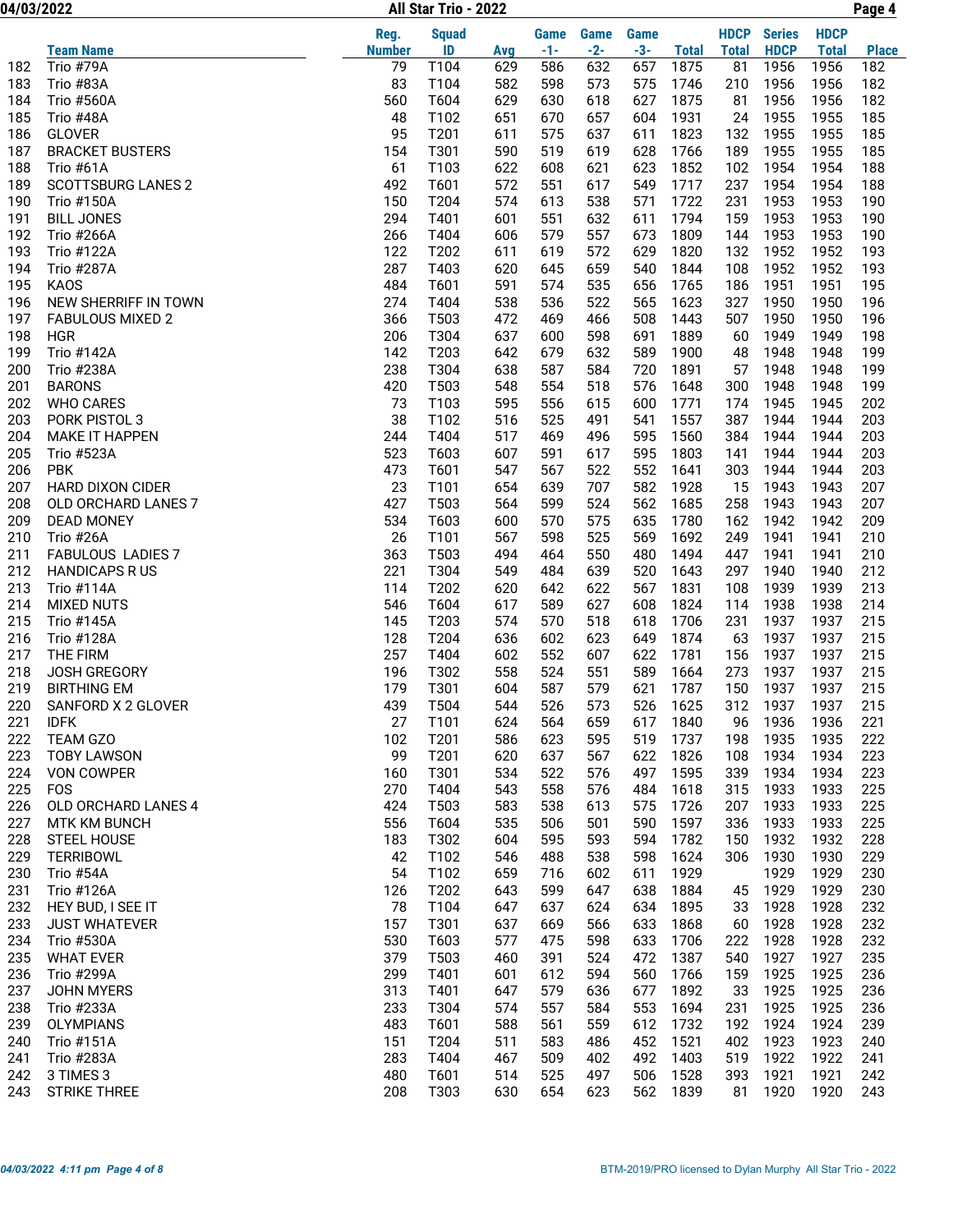04/03/2022 Page 5 All Star Trio - 2022

|     |                             | Reg.          | <b>Squad</b> |     | Game  | Game  | <b>Game</b> |              | <b>HDCP</b>  | <b>Series</b> | <b>HDCP</b>  |              |
|-----|-----------------------------|---------------|--------------|-----|-------|-------|-------------|--------------|--------------|---------------|--------------|--------------|
|     | <b>Team Name</b>            | <b>Number</b> | ID           | Avg | $-1-$ | $-2-$ | $-3-$       | <b>Total</b> | <b>Total</b> | <b>HDCP</b>   | <b>Total</b> | <b>Place</b> |
| 244 | <b>Trio #457A</b>           | 457           | T504         | 634 | 611   | 613   | 627         | 1851         | 69           | 1920          | 1920         | 243          |
| 245 | <b>SOUTHSIDERS</b>          | 85            | T104         | 598 | 564   | 576   | 614         | 1754         | 165          | 1919          | 1919         | 245          |
| 246 | Trio #278A                  | 278           | T401         | 530 | 520   | 541   | 507         | 1568         | 351          | 1919          | 1919         | 245          |
| 247 | <b>FABULOUS LADIES 3</b>    | 359           | T503         | 467 | 537   | 464   | 399         | 1400         | 519          | 1919          | 1919         | 245          |
| 248 | <b>JAT</b>                  | 60            | T103         | 605 | 550   | 620   | 601         | 1771         | 147          | 1918          | 1918         | 248          |
| 249 | <b>KMT KM BUNCH</b>         | 395           | T501         | 569 | 550   | 572   | 553         | 1675         | 243          | 1918          | 1918         | 248          |
| 250 | VY'S PRO SHOP 3             | 557           | T604         | 562 | 542   | 512   | 600         | 1654         | 264          | 1918          | 1918         | 248          |
| 251 | 2L'S 1R                     | 255           | T401         | 637 | 590   | 628   | 639         | 1857         | 60           | 1917          | 1917         | 251          |
| 252 | SMITH DILL                  | 77            | T104         | 620 | 612   | 601   | 595         | 1808         | 108          | 1916          | 1916         | 252          |
| 253 | Trio #18A                   | 18            | T101         | 511 | 453   | 539   | 521         | 1513         | 402          | 1915          | 1915         | 253          |
| 254 | Trio #72A                   | 72            | T103         | 581 | 511   | 572   | 619         | 1702         | 213          | 1915          | 1915         | 253          |
| 255 | Trio #311A                  | 311           | T401         | 658 | 650   | 586   | 674         | 1910         | 3            | 1913          | 1913         | 255          |
| 256 | Trio #501A                  | 501           | T601         | 613 | 577   | 612   | 598         | 1787         | 126          | 1913          | 1913         | 255          |
| 257 | Trio #35A                   | 35            | T101         | 584 | 485   | 600   | 623         | 1708         | 204          | 1912          | 1912         | 257          |
| 258 | <b>FUN BUNCH</b>            | 469           | T601         | 502 | 543   | 474   | 469         | 1486         | 426          | 1912          | 1912         | 257          |
| 259 | <b>FABULOUS LADIES 5</b>    | 361           | T503         | 433 | 460   | 414   | 425         | 1299         | 612          | 1911          | 1911         | 259          |
| 260 | <b>GENTS</b>                | 463           | T601         | 529 | 546   | 502   | 512         | 1560         | 351          | 1911          | 1911         | 259          |
| 261 | <b>QUICK LIFTS 1</b>        | 497           | T601         | 636 | 602   | 605   | 640         | 1847         | 63           | 1910          | 1910         | 261          |
| 262 | Trio #316A                  | 316           | T401         | 564 | 551   | 586   | 514         | 1651         | 258          | 1909          | 1909         | 262          |
| 263 | JEN'S FILL INS              | 541           | T603         | 622 | 593   | 604   | 610         | 1807         | 102          | 1909          | 1909         | 262          |
| 264 | JONES/BLEDSOE/REYNOLDS      | 454           | T504         | 634 | 537   | 632   | 671         | 1840         | 69           | 1909          | 1909         | 262          |
| 265 | <b>JORDAN ROBERTSON</b>     | 499           | T601         | 583 | 560   | 620   | 522         | 1702         | 207          | 1909          | 1909         | 262          |
| 266 | Trio #247A                  | 247           | T404         | 608 | 566   | 589   | 614         | 1769         | 138          | 1907          | 1907         | 266          |
| 267 | TTB KM BUNCH                | 210           | T303         | 498 | 463   | 511   | 497         | 1471         | 435          | 1906          | 1906         | 267          |
| 268 | <b>OREO</b>                 | 338           | T403         | 613 | 562   | 613   | 605         | 1780         | 126          | 1906          | 1906         | 267          |
| 269 | AJT                         | 80            | T104         | 642 | 672   | 630   | 555         | 1857         | 48           | 1905          | 1905         | 269          |
| 270 | PATEREK 3                   | 411           | T502         | 656 | 708   | 661   | 527         | 1896         | 9            | 1905          | 1905         | 269          |
| 271 | <b>LEAP FROGS</b>           | 76            | T104         | 638 | 576   | 610   | 660         | 1846         | 57           | 1903          | 1903         | 271          |
| 272 | Trio #271A                  | 271           | T404         | 603 | 576   | 662   | 512         | 1750         | 153          | 1903          | 1903         | 271          |
| 273 | Trio #50A                   | 50            | T102         | 552 | 524   | 570   | 517         | 1611         | 291          | 1902          | 1902         | 273          |
| 274 | Trio #242A                  | 242           | T404         | 606 | 589   | 634   | 534         | 1757         | 144          | 1901          | 1901         | 274          |
| 275 | Trio #175A                  | 175           | T301         | 645 | 559   | 700   | 603         | 1862         | 39           | 1901          | 1901         | 274          |
| 276 | <b>JDT</b>                  | 306           | T401         | 621 | 570   | 623   | 601         | 1794         | 105          | 1899          | 1899         | 276          |
| 277 | TEN PIN IS OUR FRIEND       | 138           | T203         | 465 | 439   | 435   | 499         | 1373         | 525          | 1898          | 1898         | 277          |
| 278 | <b>TRACY PATTON</b>         | 289           | T403         | 542 | 532   | 475   | 573         | 1580         | 318          | 1898          | 1898         | 277          |
| 279 | <b>URETHANE GANG</b>        | 300           | T401         | 629 | 652   | 618   | 545         | 1815         | 81           | 1896          | 1896         | 279          |
| 280 | <b>Trio #147A</b>           | 147           | T204         | 524 | 497   | 555   | 477         | 1529         | 366          | 1895          | 1895         | 280          |
| 281 | <b>Trio #269A</b>           | 269           | T404         | 596 | 603   | 573   | 547         | 1723         | 171          | 1894          | 1894         | 281          |
| 282 | Trio #63A                   | 63            | T103         | 658 | 614   | 636   | 640         | 1890         | 3            | 1893          | 1893         | 282          |
| 283 | <b>TEAM HAMPTON</b>         | 39            | T102         | 616 | 602   | 593   |             | 579 1774     |              | 117 1891      | 1891         | 283          |
| 284 | CTJ KM BUNCH                | 393           | T501         | 551 | 521   | 570   | 506         | 1597         | 294          | 1891          | 1891         | 283          |
| 285 | OLD ORCHARD LANES 8         | 428           | T503         | 619 | 535   | 608   | 640         | 1783         | 108          | 1891          | 1891         | 283          |
| 286 | Trio #74A                   | 74            | T103         | 548 | 601   | 502   | 487         | 1590         | 300          | 1890          | 1890         | 286          |
| 287 | Trio #352A                  | 352           | T404         | 610 | 532   | 590   | 632         | 1754         | 135          | 1889          | 1889         | 287          |
| 288 | <b>CARLOS FRANCO</b>        | 116           | T202         | 567 | 525   | 551   | 563         | 1639         | 249          | 1888          | 1888         | 288          |
| 289 | <b>ISSAC CLARK</b>          | 372           | T503         | 487 | 450   | 440   | 533         | 1423         | 465          | 1888          | 1888         | 288          |
| 290 | <b>Trio #288A</b>           | 288           | T404         | 568 | 523   | 497   | 621         | 1641         | 246          | 1887          | 1887         | 290          |
| 291 | PISS ON THE SPLITS          | 11            | T101         | 498 | 445   | 463   | 543         | 1451         | 435          | 1886          | 1886         | 291          |
| 292 | Trio #527A                  | 527           | T603         | 570 | 555   | 538   | 550         | 1643         | 243          | 1886          | 1886         | 291          |
| 293 | Trio #272A                  | 272           | T404         | 552 | 513   | 552   | 529         | 1594         | 291          | 1885          | 1885         | 293          |
| 294 | <b>UNC</b>                  | 331           | T403         | 585 | 568   | 583   | 532         | 1683         | 201          | 1884          | 1884         | 294          |
| 295 | Trio #124A                  | 124           | T202         | 464 | 475   | 443   | 436         | 1354         | 528          | 1882          | 1882         | 295          |
| 296 | <b>BAY RUN FARM</b>         | 301           | T401         | 554 | 497   | 497   | 603         | 1597         | 285          | 1882          | 1882         | 295          |
| 297 | DSHON/FREDDIE/SAM           | 229           | T304         | 621 | 553   | 650   | 574         | 1777         | 105          | 1882          | 1882         | 295          |
| 298 | <b>BYRD</b>                 | 31            | T101         | 639 | 588   | 601   | 638         | 1827         | 54           | 1881          | 1881         | 298          |
| 299 | THE ANDERSONS               | 81            | T104         | 559 | 596   | 492   | 522         | 1610         | 270          | 1880          | 1880         | 299          |
| 300 | <b>BRUNNER</b>              | 213           | T303         | 594 | 573   | 534   | 596         | 1703         | 177          | 1880          | 1880         | 299          |
| 301 | <b>MANNING</b>              | 30            | T101         | 535 | 507   | 474   | 562         | 1543         | 336          | 1879          | 1879         | 301          |
| 302 | <b>GOING ALL IN</b>         | 176           | T301         | 625 | 559   | 581   | 643         | 1783         | 93           | 1876          | 1876         | 302          |
| 303 | <b>EASTOWN RECREATION 2</b> | 387           | T501         | 545 | 457   | 565   | 544         | 1566         | 309          | 1875          | 1875         | 303          |
| 304 | OLD ORCHARD LANES 3         | 423           | T503         | 610 | 560   | 617   | 562         | 1739         | 135          | 1874          | 1874         | 304          |
| 305 | NO INTEGRITY                | 417           | T502         | 658 | 613   | 629   |             | 628 1870     | 3            | 1873          | 1873         | 305          |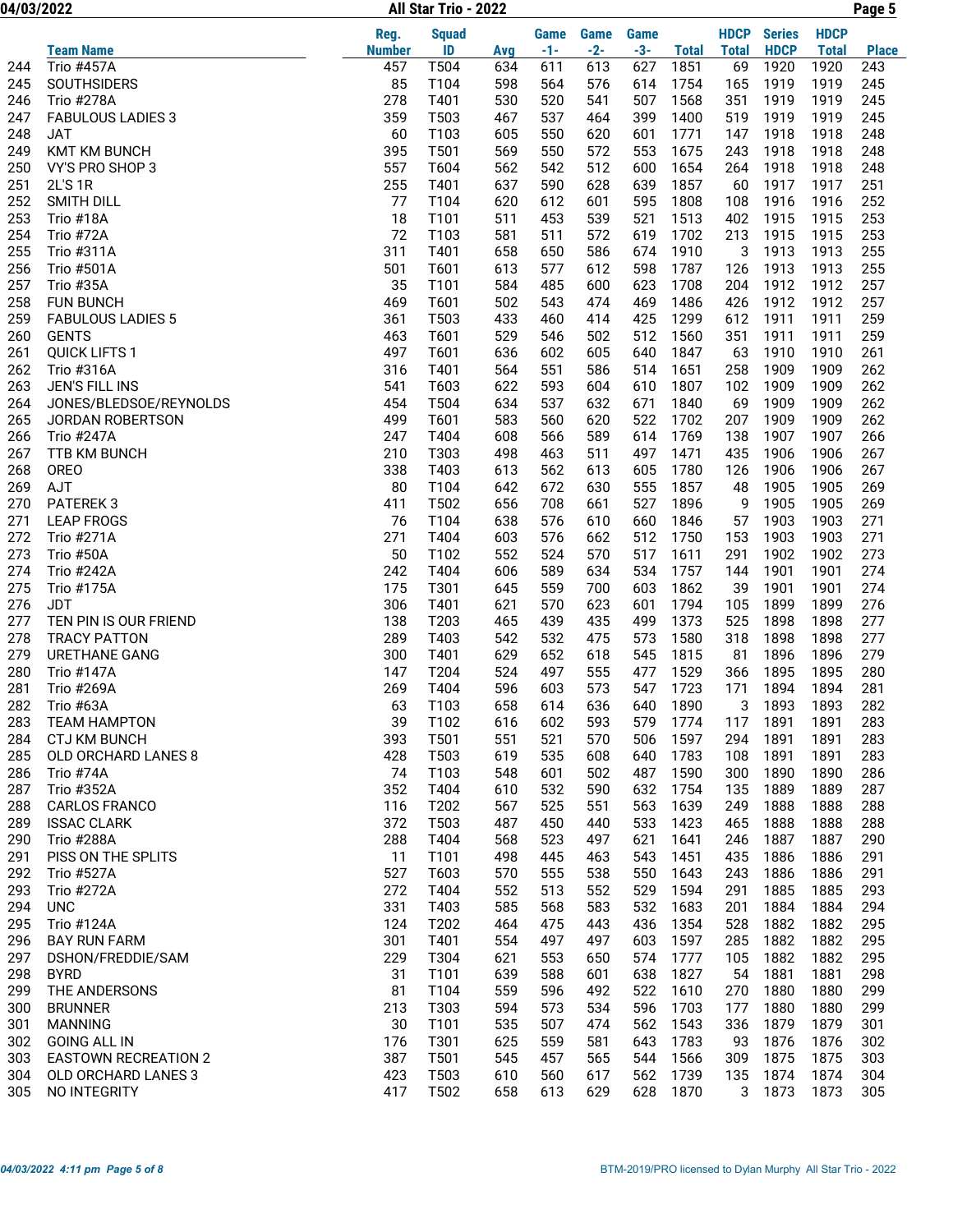| 04/03/2022 |                                    |               | All Star Trio - 2022 |            |            |            |             |              | Page 6       |               |              |              |  |
|------------|------------------------------------|---------------|----------------------|------------|------------|------------|-------------|--------------|--------------|---------------|--------------|--------------|--|
|            |                                    | Reg.          | <b>Squad</b>         |            | Game       | Game       | <b>Game</b> |              | <b>HDCP</b>  | <b>Series</b> | <b>HDCP</b>  |              |  |
|            | Team Name                          | <b>Number</b> | ID                   | Avg        | $-1-$      | $-2-$      | $-3-$       | <b>Total</b> | <b>Total</b> | <b>HDCP</b>   | <b>Total</b> | <b>Place</b> |  |
| 306        | <b>PAYNE</b>                       | 10            | T101                 | 618        | 543        | 644        | 574         | 1761         | 111          | 1872          | 1872         | 306          |  |
| 307        | Trio #349A                         | 349           | T403                 | 634        | 584        | 570        | 649         | 1803         | 69           | 1872          | 1872         | 306          |  |
| 308        | TOBY <sub>3</sub>                  | 40            | T102                 | 589        | 597        | 525        | 560         | 1682         | 189          | 1871          | 1871         | 308          |  |
| 309        | Trio #236A                         | 236           | T304                 | 517        | 468        | 506        | 513         | 1487         | 384          | 1871          | 1871         | 308          |  |
| 310        | <b>TEAM TANZYUS</b>                | 489           | T604                 | 537        | 444        | 565        | 529         | 1538         | 330          | 1868          | 1868         | 310          |  |
| 311        | <b>Trio #498A</b>                  | 498           | T601                 | 633        | 618        | 581        | 597         | 1796         | 72           | 1868          | 1868         | 310          |  |
| 312        | <b>Trio #542A</b>                  | 542           | T603                 | 632        | 611        | 616        | 565         | 1792         | 75           | 1867          | 1867         | 312          |  |
| 313        | <b>JFP</b>                         | 1             | T101                 | 656        | 664        | 540        | 653         | 1857         | 9            | 1866          | 1866         | 313          |  |
| 314        | Trio #347A                         | 347           | T403                 | 573        | 567        | 527        | 538         | 1632         | 234          | 1866          | 1866         | 313          |  |
| 315        | WHO YOU WITH                       | 260           | T404                 | 532        | 491        | 463        | 567         | 1521         | 345          | 1866          | 1866         | 313          |  |
| 316        | <b>SAINTS</b>                      | 178           | T301                 | 558        | 476        | 577        | 540         | 1593         | 273          | 1866          | 1866         | 313          |  |
| 317        | Trio #69A                          | 69            | T103                 | 649        | 585        | 704        | 549         | 1838         | 27           | 1865          | 1865         | 317          |  |
| 318        | Trio #312A                         | 312           | T401                 | 621        | 572        | 572        | 615         | 1759         | 105          | 1864          | 1864         | 318          |  |
| 319        | Trio #537A                         | 537           | T603                 | 608        | 567        | 601        | 558         | 1726         | 138          | 1864          | 1864         | 318          |  |
| 320        | Trio #277A                         | 277           | T403                 | 524        | 462        | 468        | 567         | 1497         | 366          | 1863          | 1863         | 320          |  |
| 321<br>322 | <b>CRAFT</b><br><b>NICK COVERT</b> | 118<br>340    | T202<br>T403         | 644<br>639 | 622<br>651 | 542<br>555 | 656<br>601  | 1820<br>1807 | 42<br>54     | 1862<br>1861  | 1862<br>1861 | 321<br>322   |  |
| 323        | MICHELE AND THE GUYS               | 173           | T301                 | 647        | 606        | 588        | 634         | 1828         | 33           | 1861          | 1861         | 322          |  |
| 324        | <b>LUNAS BOIS</b>                  | 109           | T201                 | 613        | 554        | 621        | 559         | 1734         | 126          | 1860          | 1860         | 324          |  |
| 325        |                                    | 391           | T501                 | 537        | 467        | 528        | 535         | 1530         | 330          | 1860          | 1860         | 324          |  |
| 326        | MTD KM BUNCH<br><b>KAOS</b>        | 376           | T503                 | 549        | 549        | 495        | 518         | 1562         | 297          | 1859          | 1859         | 326          |  |
| 327        | ATL/CHI CONNECTION 1               | 466           | T601                 | 599        | 634        | 550        | 513         | 1697         | 162          | 1859          | 1859         | 326          |  |
| 328        | Trio #328A                         | 328           | T402                 | 656        | 643        | 609        | 596         | 1848         | 9            | 1857          | 1857         | 328          |  |
| 329        | THREE/GS                           | 485           | T601                 | 485        | 458        | 444        | 484         | 1386         | 471          | 1857          | 1857         | 328          |  |
| 330        | <b>HGF</b>                         | 215           | T303                 | 636        | 628        | 567        | 597         | 1792         | 63           | 1855          | 1855         | 330          |  |
| 331        | JUST DO NEXXXT                     | 475           | T601                 | 546        | 492        | 510        | 545         | 1547         | 306          | 1853          | 1853         | 331          |  |
| 332        | Trio #7A                           | 7             | T101                 | 635        | 659        | 607        | 520         | 1786         | 66           | 1852          | 1852         | 332          |  |
| 333        | <b>JUST CHILLIN</b>                | 302           | T401                 | 541        | 492        | 531        | 508         | 1531         | 321          | 1852          | 1852         | 332          |  |
| 334        | YOUR HAIR LOOKS NICE               | 158           | T301                 | 583        | 519        | 452        | 673         | 1644         | 207          | 1851          | 1851         | 334          |  |
| 335        | <b>FABULOUS LADIES 8</b>           | 364           | T503                 | 471        | 375        | 505        | 460         | 1340         | 510          | 1850          | 1850         | 335          |  |
| 336        | <b>Trio #446A</b>                  | 446           | T504                 | 633        | 580        | 652        | 546         | 1778         | 72           | 1850          | 1850         | 335          |  |
| 337        | Trio #472A                         | 472           | T601                 | 555        | 521        | 505        | 542         | 1568         | 282          | 1850          | 1850         | 335          |  |
| 338        | <b>MADISON</b>                     | 303           | T402                 | 527        | 455        | 520        | 517         | 1492         | 357          | 1849          | 1849         | 338          |  |
| 339        | Trio #503A                         | 503           | T601                 | 522        | 504        | 491        | 482         | 1477         | 372          | 1849          | 1849         | 338          |  |
| 340        | <b>MATTHEW BRATSCH</b>             | 113           | T201                 | 592        | 514        | 552        | 599         | 1665         | 183          | 1848          | 1848         | 340          |  |
| 341        | SOUTH SIDERS                       | 368           | T504                 | 511        | 478        | 501        | 467         | 1446         | 402          | 1848          | 1848         | 340          |  |
| 342        | <b>TEAM BROYER</b>                 | 6             | T101                 | 638        | 627        | 634        | 529         | 1790         | 57           | 1847          | 1847         | 342          |  |
| 343        | <b>REDS FANS</b>                   | 291           | T403                 | 618        | 591        | 551        | 594         | 1736         | 111          | 1847          | 1847         | 342          |  |
| 344        | <b>WE ROLLING</b>                  | 348           | T403                 | 538        | 478        | 521        | 520         | 1519         | 327          | 1846          | 1846         | 344          |  |
| 345        | <b>LONDON SAVAGES</b>              | 22            | T101                 | 594        | 576        | 544        | 548         | 1668         | 177          | 1845          | 1845         | 345          |  |
| 346        | THROW THE BALL                     | 470           | T601                 | 547        | 490        | 522        | 530         | 1542         | 303          | 1845          | 1845         | 345          |  |
| 347        | <b>Trio #240A</b>                  | 240           | T404                 | 607        | 517        | 589        | 597         | 1703         | 141          | 1844          | 1844         | 347          |  |
| 348        | <b>BRANDON HARPER</b>              | 502           | T601                 | 522        | 491        | 485        | 495         | 1471         | 372          | 1843          | 1843         | 348          |  |
| 349        | <b>AJ'S TRIO</b>                   | 169           | T301                 | 621        | 566        | 549        | 622         | 1737         | 105          | 1842          | 1842         | 349          |  |
| 350        | SMITH DILL                         | 205           | T303                 | 656        | 665        | 558        | 607         | 1830         | 9            | 1839          | 1839         | 350          |  |
| 351        | <b>FABULOUS MIXED 1</b>            | 365           | T503                 | 484        | 414        | 439        | 512         | 1365         | 474          | 1839          | 1839         | 350          |  |
| 352        | FAT BOYS AND TROY                  | 548           | T604                 | 606        | 608        | 562        | 524         | 1694         | 144          | 1838          | 1838         | 352          |  |
| 353        | Trio #321A                         | 321           | T401                 | 648        | 647        | 570        | 590         | 1807         | 30           | 1837          | 1837         | 353          |  |
| 354        | FREEMAN                            | 374           | T503                 | 565        | 530        | 523        | 529         | 1582         | 255          | 1837          | 1837         | 353          |  |
| 355        | 2 MO'S AND JEFF                    | 171           | T301                 | 535        | 464        | 531        | 506         | 1501         | 336          | 1837          | 1837         | 353          |  |
| 356        | <b>OUTLAWS</b>                     | 339           | T403                 | 529        | 466        | 553        | 466         | 1485         | 351          | 1836          | 1836         | 356          |  |
| 357        | THREE DUDES ROLLING                | 184           | T302                 | 615        | 547        | 557        | 612         | 1716         | 120          | 1836          | 1836         | 356          |  |
| 358        | Trio #166A                         | 166           | T301                 | 648        | 622        | 543        | 641         | 1806         | 30           | 1836          | 1836         | 356          |  |
| 359        | <b>TEAM SPENCER</b>                | 5             | T101                 | 627        | 531        | 623        | 594         | 1748         | 87           | 1835          | 1835         | 359          |  |
| 360        | J HAMPTON                          | 227           | T304                 | 569        | 599        | 484        | 509         | 1592         | 243          | 1835          | 1835         | 359          |  |
| 361        | JASON HENSON                       | 204           | T303                 | 562        | 497        | 537        | 535         | 1569         | 264          | 1833          | 1833         | 361          |  |
| 362        | Trio #199A                         | 199           | T302                 | 644        | 633        | 642        | 515         | 1790         | 42           | 1832          | 1832         | 362          |  |
| 363        | Trio #513A                         | 513           | T602                 | 551        | 513        | 514        | 510         | 1537         | 294          | 1831          | 1831         | 363          |  |
| 364        | <b>AMY CRAFT</b>                   | 96            | T201                 | 577        | 568        | 488        | 551         | 1607         | 222          | 1829          | 1829         | 364          |  |
| 365        | <b>BEHYMER</b>                     | 14            | T101                 | 629        | 554        | 617        | 575         | 1746         | 81           | 1827          | 1827         | 365          |  |
| 366        | Trio #127A                         | 127           | T202                 | 581        | 527        | 550        | 536         | 1613         | 213          | 1826          | 1826         | 366          |  |
| 367        | YMI <sub>1</sub>                   | 386           | T501                 | 542        | 529        | 521        | 458         | 1508         | 318          | 1826          | 1826         | 366          |  |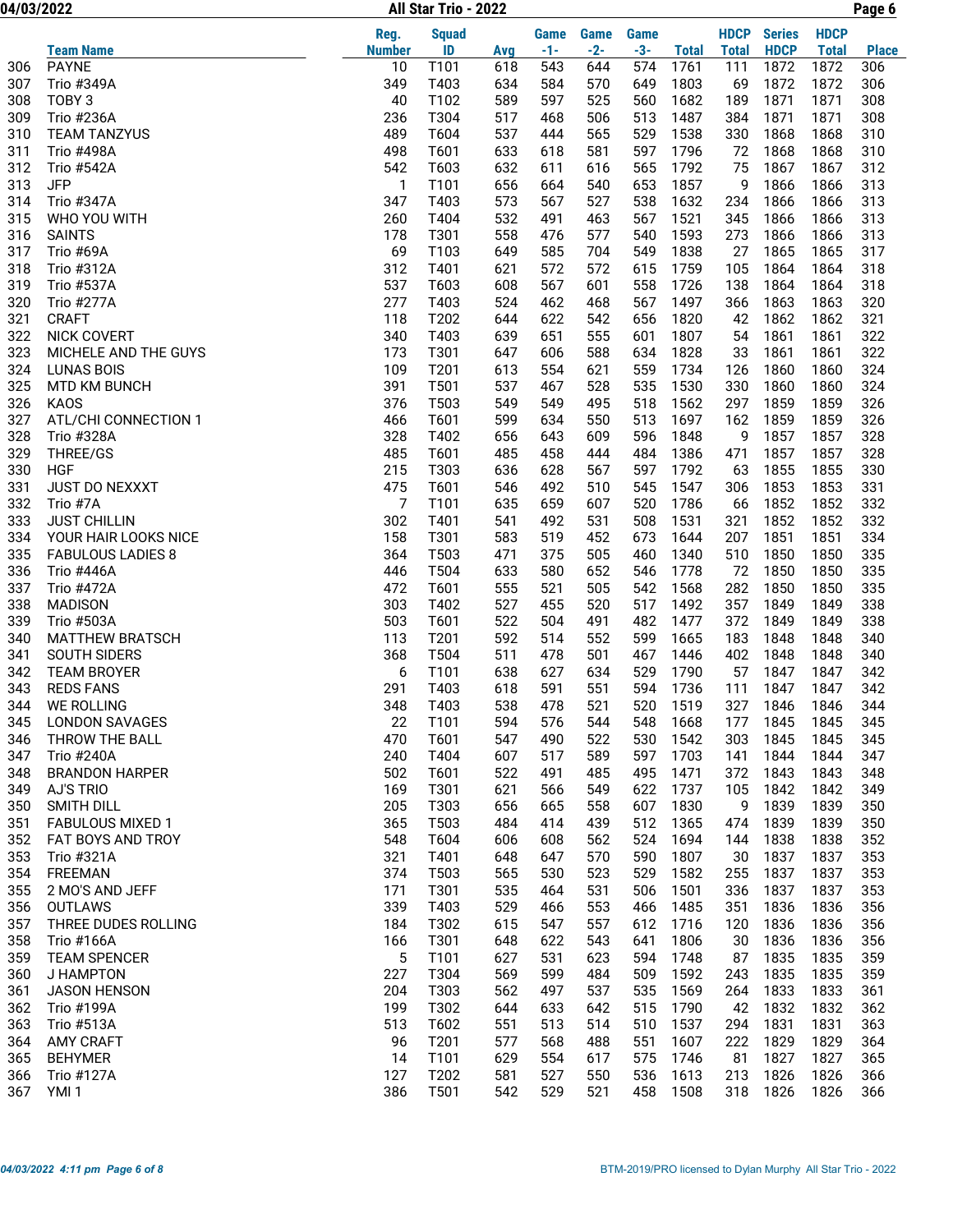04/03/2022 Page 7 All Star Trio - 2022

|     |                            | Reg.          | <b>Squad</b> |     | Game  | Game  | <b>Game</b> |              | <b>HDCP</b>  | <b>Series</b> | <b>HDCP</b>  |              |
|-----|----------------------------|---------------|--------------|-----|-------|-------|-------------|--------------|--------------|---------------|--------------|--------------|
|     | <b>Team Name</b>           | <b>Number</b> | ID           | Avg | $-1-$ | $-2-$ | $-3-$       | <b>Total</b> | <b>Total</b> | <b>HDCP</b>   | <b>Total</b> | <b>Place</b> |
| 368 | <b>TEAM GABHERT</b>        | 44            | T102         | 617 | 581   | 606   | 523         | 1710         | 114          | 1824          | 1824         | 368          |
| 369 | <b>TLG KM BUNCH</b>        | 403           | T501         | 567 | 514   | 570   | 491         | 1575         | 249          | 1824          | 1824         | 368          |
| 370 | Trio #521A                 | 521           | T604         | 632 | 562   | 608   | 579         | 1749         | 75           | 1824          | 1824         | 368          |
| 371 | <b>Trio #190A</b>          | 190           | T302         | 589 | 558   | 585   | 491         | 1634         | 189          | 1823          | 1823         | 371          |
| 372 | Trio #377A                 | 377           | T503         | 511 | 444   | 451   | 526         | 1421         | 402          | 1823          | 1823         | 371          |
| 373 | <b>COCKE TRIO</b>          | 186           | T302         | 614 | 641   | 497   | 561         | 1699         | 123          | 1822          | 1822         | 373          |
| 374 | Trio #298A                 | 298           | T401         | 602 | 520   | 558   | 586         | 1664         | 156          | 1820          | 1820         | 374          |
| 375 | <b>STRIKE BROAKERS</b>     | 467           | T601         | 623 | 547   | 570   | 604         | 1721         | 99           | 1820          | 1820         | 374          |
| 376 | Trio #522A                 | 522           | T603         | 521 | 467   | 425   | 550         | 1442         | 375          | 1817          | 1817         | 376          |
| 377 | DON'T WAIT ON US           | 514           | T602         | 634 | 604   | 548   | 595         | 1747         | 69           | 1816          | 1816         | 377          |
| 378 | <b>TEAM JAMES</b>          | 12            | T101         | 482 | 448   | 375   | 512         | 1335         | 480          | 1815          | 1815         | 378          |
| 379 | WE GOT THAT WORK           | 262           | T404         | 634 | 608   | 569   | 569         | 1746         | 69           | 1815          | 1815         | 378          |
| 380 | <b>Trio #280A</b>          | 280           | T404         | 607 | 623   | 563   | 486         | 1672         | 141          | 1813          | 1813         | 380          |
| 381 | <b>FABULOUS LADIES 6</b>   | 362           | T503         | 428 | 352   | 410   | 427         | 1189         | 624          | 1813          | 1813         | 380          |
| 382 | TLB KM BUNCH               | 436           | T503         | 529 | 412   | 473   | 577         | 1462         | 351          | 1813          | 1813         | 380          |
| 383 | ATL/CHI CONNECTION 2       | 465           | T601         | 552 | 528   | 514   | 478         | 1520         | 291          | 1811          | 1811         | 383          |
| 384 | <b>GRAY'S PRO SHOP</b>     | 212           | T304         | 555 | 528   | 523   | 477         | 1528         | 282          | 1810          | 1810         | 384          |
| 385 | <b>RICE</b>                | 120           | T202         | 650 | 637   | 549   | 595         | 1781         | 27           | 1808          | 1808         | 385          |
| 386 | Trio #329A                 | 329           | T403         | 624 | 536   | 594   | 582         | 1712         | 96           | 1808          | 1808         | 385          |
| 387 | Trio #161A                 | 161           | T301         | 467 | 429   | 411   | 448         | 1288         | 519          | 1807          | 1807         | 387          |
| 388 | <b>FOREVER FAMILY</b>      | 177           | T301         | 545 | 441   | 537   | 518         | 1496         | 309          | 1805          | 1805         | 388          |
| 389 | <b>DTFU</b>                | 540           | T603         | 604 | 533   | 573   | 549         | 1655         | 150          | 1805          | 1805         | 388          |
| 390 | Trio #314A                 | 314           | T403         | 626 | 549   | 558   | 607         | 1714         | 90           | 1804          | 1804         | 390          |
| 391 | <b>MAN WHERE'S THE BAR</b> | 250           | T404         | 591 | 524   | 534   | 559         | 1617         | 186          | 1803          | 1803         | 391          |
| 392 | <b>PERVETTES</b>           | 4             | T101         | 548 | 492   | 496   | 513         | 1501         | 300          | 1801          | 1801         | 392          |
| 393 | CHRIS BUCHANAN             | 137           | T203         | 612 | 517   | 591   | 564         | 1672         | 129          | 1801          | 1801         | 392          |
| 394 | Trio #9A                   | 9             | T101         | 657 | 565   | 615   | 613         | 1793         | 6            | 1799          | 1799         | 394          |
| 395 | <b>DA CREW</b>             | 383           | T503         | 451 | 442   | 409   | 384         | 1235         | 564          | 1799          | 1799         | 394          |
| 396 | <b>Trio #286A</b>          | 286           | T403         | 614 | 477   | 651   | 547         | 1675         | 123          | 1798          | 1798         | 396          |
| 397 | FEHR CALHOUN (ROLLO)       | 551           | T604         | 604 | 513   | 600   | 530         | 1643         | 150          | 1793          | 1793         | 397          |
| 398 | <b>Trio #456A</b>          | 456           | T504         | 653 | 580   | 622   | 573         | 1775         | 18           | 1793          | 1793         | 397          |
| 399 | Trio #275A                 | 275           | T401         | 606 | 534   | 570   | 544         | 1648         | 144          | 1792          | 1792         | 399          |
| 400 | 3 THE HARD WAY             | 264           | T403         | 624 | 544   | 561   | 590         | 1695         | 96           | 1791          | 1791         | 400          |
| 401 | ALMOST LEGAL               | 305           | T401         | 638 | 555   | 576   | 602         | 1733         | 57           | 1790          | 1790         | 401          |
| 402 | K.I.T.                     | 476           | T601         | 600 | 501   | 574   | 553         | 1628         | 162          | 1790          | 1790         | 401          |
| 403 | <b>Trio #59A</b>           | 59            | T103         | 655 | 581   | 626   | 569         | 1776         | 12           | 1788          | 1788         | 403          |
| 404 | <b>SKYWAY BOWLERS</b>      | 243           | T404         | 569 | 574   | 439   | 531         | 1544         | 243          | 1787          | 1787         | 404          |
| 405 | <b>SPARE ME</b>            | 370           | T503         | 470 | 410   | 487   | 375         | 1272         | 513          | 1785          | 1785         | 405          |
| 406 | Trio #232A                 | 232           | T304         | 552 | 507   | 500   | 485         | 1492         | 291          | 1783          | 1783         | 406          |
| 407 | <b>WE'RE ROLLING</b>       | 479           | T601         | 473 | 439   | 425   |             | 415 1279     |              | 504 1783      | 1783         | 406          |
| 408 | Trio #249A                 | 249           | T404         | 545 | 464   | 457   | 551         | 1472         | 309          | 1781          | 1781         | 408          |
| 409 | <b>OHANIS</b>              | 21            | T101         | 490 | 436   | 463   | 422         | 1321         | 459          | 1780          | 1780         | 409          |
| 410 | Trio #115A                 | 115           | T202         | 628 | 577   | 587   | 531         | 1695         | 84           | 1779          | 1779         | 410          |
| 411 | <b>FRANK N BEANS</b>       | 284           | T403         | 551 | 447   | 526   | 509         | 1482         | 294          | 1776          | 1776         | 411          |
| 412 | <b>BOBBY RICE</b>          | 222           | T304         | 649 | 571   | 571   | 607         | 1749         | 27           | 1776          | 1776         | 411          |
| 413 | Trio #518A                 | 518           | T604         | 652 | 567   | 584   | 603         | 1754         | 21           | 1775          | 1775         | 413          |
| 414 | JTJ KM BUNCH               | 211           | T303         | 580 | 515   | 488   | 555         | 1558         | 216          | 1774          | 1774         | 414          |
| 415 | FORMOST GROUP              | 477           | T601         | 589 | 549   | 511   | 525         | 1585         | 189          | 1774          | 1774         | 414          |
| 416 | X RAY TEAM                 | 248           | T404         | 629 | 521   | 576   | 594         | 1691         | 81           | 1772          | 1772         | 416          |
| 417 | <b>Trio #512A</b>          | 512           | T602         | 604 | 585   | 531   | 506         | 1622         | 150          | 1772          | 1772         | 416          |
| 418 | <b>TEAM BROWN</b>          | 45            | T102         | 650 | 544   | 664   | 533         | 1741         | 27           | 1768          | 1768         | 418          |
| 419 | <b>OLD ORCHARD LANES 5</b> | 425           | T503         | 651 | 616   | 592   | 536         | 1744         | 24           | 1768          | 1768         | 418          |
| 420 | <b>LUCKY STRIKES</b>       | 156           | T301         | 632 | 580   | 572   | 540         | 1692         | 75           | 1767          | 1767         | 420          |
| 421 | <b>Trio #268A</b>          | 268           | T404         | 600 | 593   | 558   | 453         | 1604         | 162          | 1766          | 1766         | 421          |
| 422 | Trio #330A                 | 330           | T403         | 643 | 634   | 542   | 541         | 1717         | 45           | 1762          | 1762         | 422          |
| 423 | Trio #235A                 | 235           | T304         | 597 | 515   | 511   | 568         | 1594         | 168          | 1762          | 1762         | 422          |
| 424 | GTO                        | 62            | T103         | 572 | 572   | 456   | 493         | 1521         | 237          | 1758          | 1758         | 424          |
| 425 | Trio #198A                 | 198           | T302         | 617 | 545   | 534   | 565         | 1644         | 114          | 1758          | 1758         | 424          |
| 426 | FIVE I CRIED               | 378           | T503         | 583 | 439   | 575   | 533         | 1547         | 207          | 1754          | 1754         | 426          |
| 427 | JONES/IRWIN/MANNING        | 110           | T201         | 595 | 500   | 505   | 572         | 1577         | 174          | 1751          | 1751         | 427          |
| 428 | DOMESTIC DRAFTS            | 163           | T301         | 601 | 523   | 563   | 506         | 1592         | 159          | 1751          | 1751         | 427          |
| 429 | Trio #207A                 | 207           | T303         | 651 | 539   | 623   | 564         | 1726         | 24           | 1750          | 1750         | 429          |